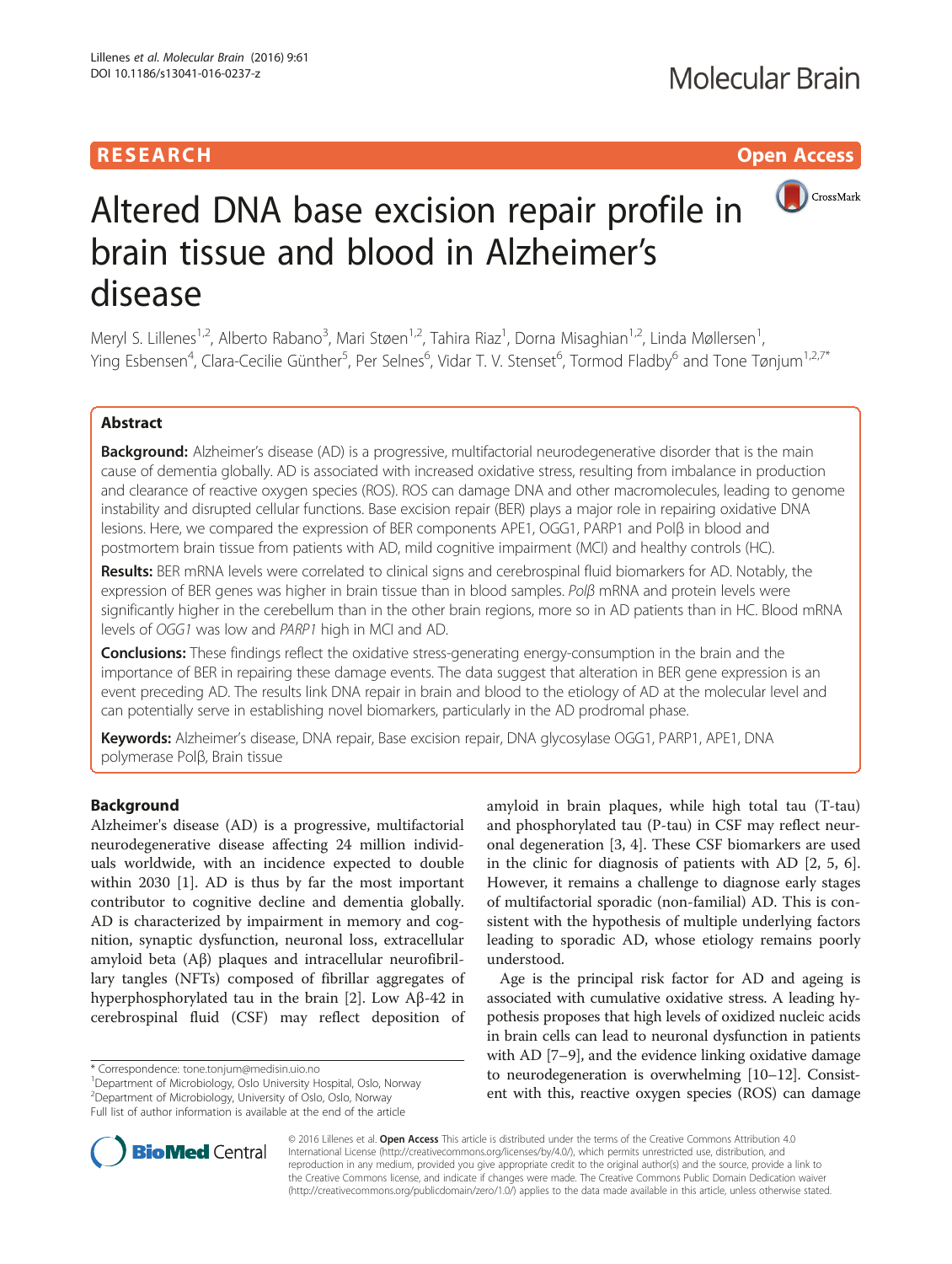macromolecules such as lipids, proteins, DNA and RNA. At the same time, it is clear that genome dynamics and defects in DNA repair processes under the oxidative stress induced in neurodegeneration hold a key to main understanding in neuropathogenesis. Because environmental genotoxic components generally fail to pass through the blood–brain barrier, it is thought that endogenous ROS are the primary cause of oxidative DNA damage inside neurons and glial cells [\[13, 14](#page-12-0)].

DNA damage is balanced with repair in a homeostatic process, and imbalance occurs when the damage exceeds repair, causing cellular senescence, genome mutation or apoptosis. These features are more abundant in old cells than in young cells [\[15](#page-12-0), [16\]](#page-12-0). A high level of DNA damage can be particularly deleterious in post-mitotic cells as they do not self-renew through cell proliferation. However, oxidative damage to DNA and RNA may be a cause or consequence of neurodegeneration, reflecting either increased production of ROS or reduced DNA repair [[14\]](#page-12-0). Previous studies show that the amount and the capacity to repair DNA damage varies with age and varies in different brain regions, and that pathological features of AD are higher in brain regions where more DNA damage is detected [[14](#page-12-0), [17](#page-12-0), [18\]](#page-12-0). BER is the major pathway for repair of oxidative DNA damage [\[19\]](#page-12-0) and epidemiology studies have associated reduced BER capacity with neurodegenerative diseases such as AD [[20, 21\]](#page-12-0). The first step in BER usually involves excision of a damaged base by a lesion-specific DNA glycosylase, e.g. when OGG1 removes 8oxoG from an 8oxoG:C base pair [[22](#page-12-0)], which generates an abasic (apurinic/apyrimidinic; AP) site [[23](#page-12-0)]. In the next step in BER, AP-endonuclease 1 (APE1) hydrolytically cleaves the phosphodiester backbone at the AP site, after which polymerase beta (Polβ) performs end-processing and gap-filling DNA synthesis, and finally, DNA ligase seals the nick [[19](#page-12-0)]. Polβ is the major DNA polymerase and tissue-specific expression levels of Polβ has been reported [[24](#page-12-0)]. Poly (ADP-ribose) polymerase (PARP1) plays a role in many DNA repair reactions, including BER [[25](#page-12-0)–[27\]](#page-12-0).

In AD, brain pathology can be observed many years before cognitive decline is clinically evident. CSF biomarkers indicate brain pathology compatible with mild cognitive impairment (MCI) preceding AD [[6\]](#page-12-0), and central nervous system amyloid deposition can be determined either by CSF Aβ42 or amyloid PET scans in preclinical AD [[28](#page-12-0)]. At the same time, AD brain pathology may be present in the absence of cognitive impairment. However, inexpensive, non-invasive biomarkers for pre-dementia are lacking, and additional biomarkers to identify individuals at risk for dementia and other types of cognitive disease/decline are non-existent.

We have previously shown that there are alterations in mRNA levels of *APE1* and *OGG1* in tissue from different brain regions of the tg-ArcSwe mouse model and that these occurred prior to the development of AD pathology [\[29\]](#page-12-0). As mouse models only represent models of imposed AD pathology and do not reflect human AD in complexity, we asked if BER mRNA levels were altered between human AD patients and healthy controls (HC) in blood and in brain tissue. The present study explores the relationships between the quantitative analysis of mRNA transcripts for the BER genes encoding APE1, Polβ, OGG1 and PARP1 and CSF biomarkers of AD and clinical signs of cognitive decline in blood from a clinical cohort ( $n = 166$ ) as well as in a second cohort of postmortem samples of different brain parts (hippocampus, cerebellum, entorhinal cortex and frontal cortex) from AD patients  $(n = 42)$  and HC  $(n = 9)$ . The results show that alterations in the BER gene expression profile in blood is an early event evident already at the prodromal stage of AD. This could be a useful indicator for disease progression/initiation status in patients with preclinical AD.

# Methods

#### Participants and clinical assessment

This cross-sectional study was performed using two separate cohorts. The first cohort included 166 live individuals at different disease stages relevant to AD: 41 AD patients with dementia, 28 patients with MCI due to AD pathology, 45 patients with MCI and 24 patients with subjective cognitive impairment (SCI) and 28 HC recruited at the Memory Clinic at Akershus University Hospital Additional file [1](#page-11-0): Table S1). Assessments of these patients included lumbar puncture (LP) for CSF sample, blood draw, brain MRIs (except in cases where CT scan was preferred over MRI), formal cognitive testing including mini mental status evaluation (MMSE) [\[30](#page-12-0)], Cognistat [[31](#page-12-0)], geriatric depression testing and neurological examination. For further information on diagnostic eligibility criteria and patient groups, see the Additional file [1](#page-11-0).

The second cohort included freshly frozen postmortem human brain samples of the hippocampus, entorhinal cortex, frontal cortex and cerebellum obtained from 42 histopathologically confirmed AD patients (average age 82.4, age range 57–98 years, 20 males/22 females) and 9 human controls displaying no AD histopathology at time of death (average age 61.7, age range 46–84 years, 5 males/ 4 females, for more patient characteristics see Additional file [1](#page-11-0): Table S2). The brain samples were provided by Fundación Centro Investigación Enfermedades Neurológicas (CIEN)/Carlos III Health Research Institute (ISCIII).

#### CSF and blood analysis

CSF and blood analysis were performed in cohort one. Blood samples were drawn by venipuncture and CSF samples (5 mL) were drawn by LP under spinal anesthesia or during an otherwise scheduled diagnostic procedures. LP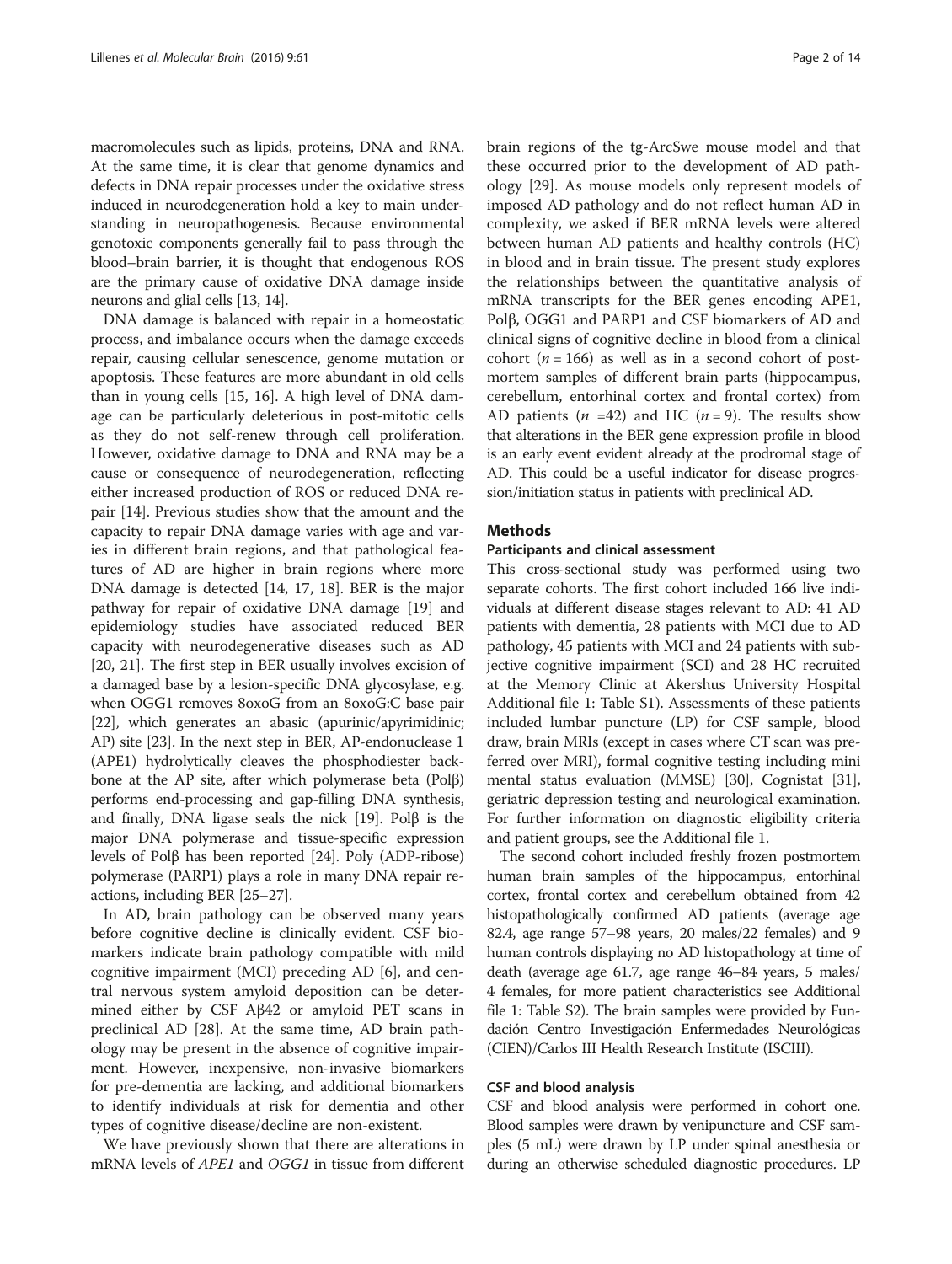was performed between 09–12 AM. The concentration of T-tau, P-tau and Aβ-42 in CSF was measured using protocols developed at Akershus University Hospital (Additional file [1](#page-11-0): Tables S3 and S4). APOE was determined using DNA isolated from blood samples, and the APOE allele frequencies are listed in Additional file [1:](#page-11-0) Table S5.

# RNA isolation from blood and brain samples and quantitative real-time (RT) qPCR

Blood samples were collected in PAXgene RNA collection tubes (PreAnalytiX GmbH, Switzerland). The samples were stored at −80 °C until use. Total RNA was extracted using the PAXgene Blood RNA kit (PreAnalytiX GmbH, Switzerland) in accordance with the manufacturer's recommendations. Human brain samples were weighed and homogenized using MagNA Lyser Green Beads (Roche Diognostics GmbH, Mannheim, Germany) and lysis buffer from PureLink® RNA Mini Kit (Ambion, Texas, USA) in a MagNA Lyser instrument (Roche Diognostics GmbH, Mannheim, Germany). Total RNA was isolated using PureLink® RNA Mini Kit according to manufacturer's recommendations. The RNA concentration of both blood and brain tissue was determined using an ND-1000 spectrophotometer (NanoDrop technologies, Saveen & Werner AB, Sweden); RNA purity, integrity and yield were confirmed using Agilent 2001 Bioanalyzer and RNA 6000 Nano Kit (Agilent technologies, California, USA) according to the recommendations of the manufacturer. RNA samples with unsatisfactory purity (blood RIN < 7, brain  $RIN < 5$ ) were isolated again until satisfactory purity and RIN was obtained or dismissed. cDNA was prepared from 1000 ng total RNA from blood and brain tissue in 100 μL using the High cDNA reverse transcription kit (Applied Biosystems) according to the recommendations from the manufacturer (Invitrogen, US).

# Quantitative real-time (RT) qPCR of RNA from brain samples

mRNA transcripts encoding OGG1, APE1, Polβ and PARP1 were quantified by real time q-PCR (qRT-PCR) using methodology and equipment by Applied Biosystems (Foster City, CA, USA). Complete TaqMan gene expression assay information is listed in Additional file [1:](#page-11-0) Table S6 and relative mRNA levels (mean, range) for all groups are listed in Additional file [1](#page-11-0): Table S7. To control for differences in efficiency of the reverse transcription and real-time PCR reactions and pipetting errors, normalization to a reference gene was also included (in addition to other normalization procedures, please see Additional file [1](#page-11-0) for further information). The selection of the reference gene was performed after a validation of 32 candidate reference genes using the TaqMan Human Endogenous Control Plates (Applied Biosystems, Foster City, CA, USA) according to the recommendations

of the manufacturer. Glyceraldehyde phosphate dehydrogenase (GAPDH) was identified as one of the most stable reference genes with the additional preferred Ct value (<25) and was thus chosen as the endogenous reference gene. qRT-PCR was performed by using the StepOnePlus™ system in 96 well plates with TaqMan Gene expression assays according to the recommendations of the manufacturer. Samples were held at 95 °C for 10 min, cycling was at 95 °C for 15 min and 58 °C for 1 hour for 55 cycles. The melting curve cycle was at 95 °C for 15 min, 60 °C for 1 hour and 95 °C for 15 min. All plates were set up according to the relative standard curve method with separate standard curves on each plates for both target and reference gene. All standard curves were made from the same sample, thus also functioning as a positive control and reference sample between runs. The relative gene expression of target genes was calculated using the relative standard curve method; briefly, this is the difference in Ct value and y-intercept between the target gene and a calibrator sample, divided by the slope and normalized to the reference gene (GAPDH) and adjusted for minute efficiency (see Additional file [1](#page-11-0) for more analysis details). Deep sequencing of cDNA from a subset of brain samples was performed in parallel using the Illumina HiSeq-2000 sequencer (50 base pairs single reads, mean read depth 22379938,5 (SD 167932,5), BGI, China). Fragments per kilobase Million (FPKM)) of APE1, OGG1, Polβ and PARP1 values of the individual samples are listed in Additional file [1](#page-11-0): Table S8.

### Proteomics analyses by high-end mass spectrometry

Peptide characterization and quantitation were performed by electrospray-based high resolution mass spectrometry (Q-Exactive, Thermo-Fischer). Brain tissue was lysed in lysis solvent containing 2%SDS/10 mM Tris– HCl, pH7.5 supplemented with protease inhibitor cocktail (EDTA free, Roche) and PhosStop (Roche) and disrupted with MagNa Lyser instrument (Roche) in cycles until fully lysed. Prior to trypsin digestion, 100 μg of protein lysates were precipitated over night with acetone at −20 °C. Air dried protein pellet was re-suspended in 10 μl of 8 M urea. Proteins were reduced with 1 μl of 10 mM DTT (Sigma-Aldrich) followed by alkylation with 1 μl 50 mM iodoacetamide (Sigma-Aldrich). The samples were then diluted with 50 mM ammonium bicarbonate and digested with 1:100 of trypsin (sequencing grade modified, Promega, USA). The digested samples were fractionated by anion exchange column and samples were run on a Q-Exactive (Thermo Scientific, Germany) mass spectrometer coupled directly to an nLC (EASY 1000, Thermo Scientific, Germany) using a datadependent Top10 method. Mass spectrometry results were searched using MaxQuant software against the human UniProt database with proteome ID:UP000005640.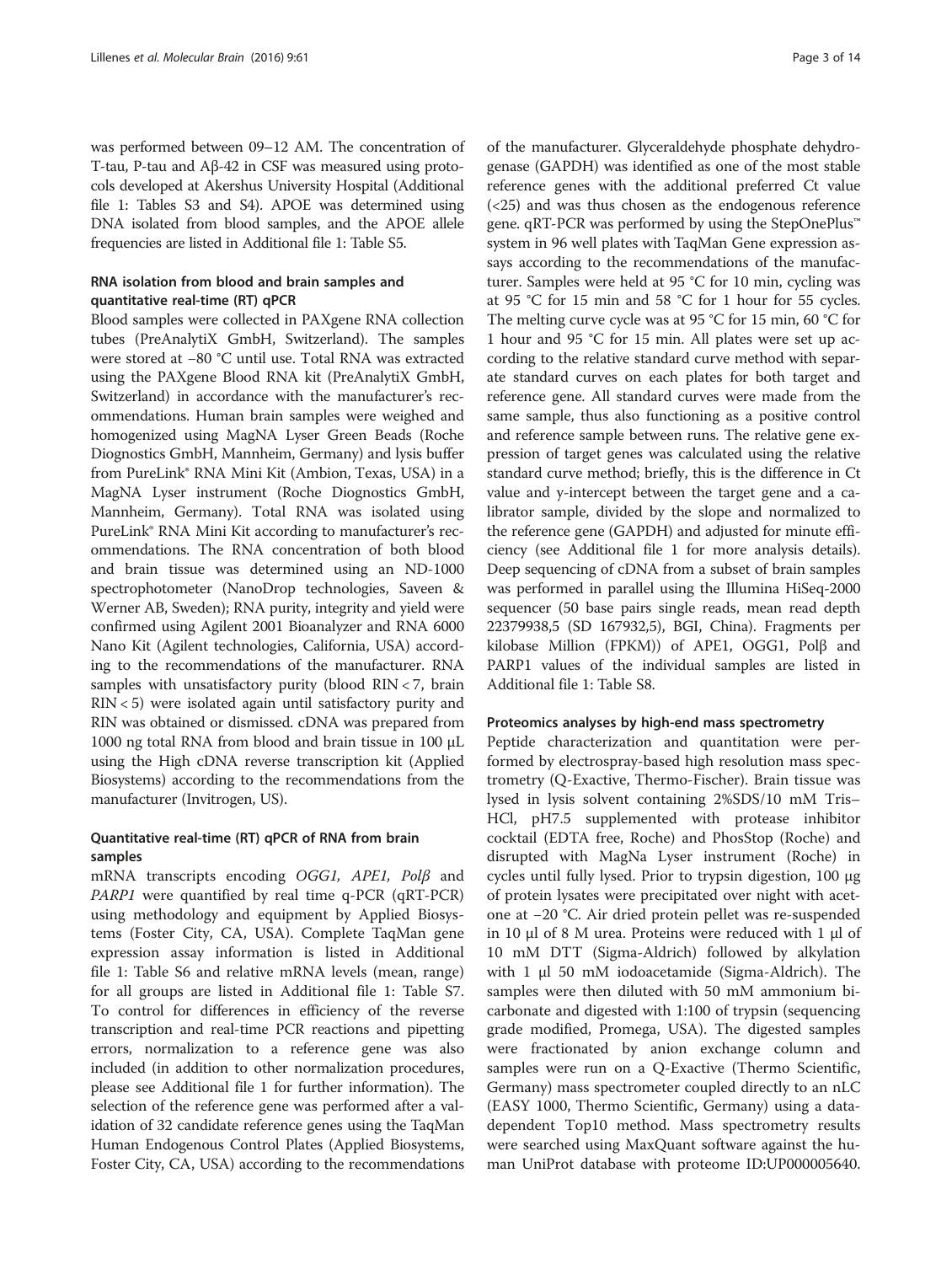<span id="page-3-0"></span>For further methodological specifications, please see the Supplementary material (Additional file [1:](#page-11-0) Table S9.).

#### Statistical analyses

To test for differential expression of BER genes among AD and non-AD individuals in the brain samples, a linear mixed model was fitted to each gene in each brain region. The fixed effects were disease status (AD or HC), brain region (hippocampus, cerebellum, frontal cortex or entorhinal cortex) and the interaction between disease status and brain region. A random individual effect was included to account for the potential correlation between measurements in different regions within the same brain. The significance of the overall interaction was assessed by an F-test. If the overall interaction was not significant, the effect of disease status was assessed directly with a t-test (Table 1). If the interaction effect was significant, each brain region was analyzed separately by fitting a reduced model. It included the fixed effect of brain region, interaction between disease status and brain region, and random effects. For each brain region, a t-test was used to test whether the interaction of disease status and brain region was significantly different from zero (Table [2](#page-4-0)). A significance level of 0.05 was used for this analysis. For each clinical covariate (diagnosis and CSF biomarkers) and each gene, a linear regression model was fitted with the gene expression as the dependent variable. APOE was adjusted for by including

it in the model together with the clinical covariate. If the clinical covariate was categorical, each level of the covariate was compared to a reference level. The significance of the clinical covariates was assessed with a Wald test (Table [3\)](#page-5-0). A two-sample t-test was used to test for significant differences in gene expression between brain and blood and between different brain parts (Table [4](#page-6-0)) Due to the large number of tests in the last mentioned three analysis (Tables [2,](#page-4-0) [3](#page-5-0) and [4](#page-6-0)), the results in these tables should be interpreted with care. In this setting, it is not clear how one should correct for multiple testing, as many of the tests are dependent. Applying e.g. the Bonferroni criterion would be too strict. However, many of the results were significant even when correcting the p-values with the Bonferroni correction, and are thus reliable. The Pearson correlation was calculated between the RNA deep sequencing data and the RT-qPCR gene expression data.

#### Results

## mRNA levels of DNA repair enzymes are higher in brain tissue than in blood samples

In order to investigate the relationship between BER mRNA levels in blood and brain tissue, we compared the gene expression from the different brain regions with gene expression in blood in AD patients and HC. The mRNA levels for APE1, OGG1, Polβ and PARP1 was in general significantly higher in brain tissue compared to

Table 1 APE1, OGG1, Polβ and PARP1 mRNA levels in brain regions of AD patients and healthy controls

| Overall interaction between diagnosis and brain region |            |            | Specific interactions between diagnosis and brain region |         |              |
|--------------------------------------------------------|------------|------------|----------------------------------------------------------|---------|--------------|
| Base excision repair enzyme                            | $p$ -value | $p$ -value | Brain region                                             | Effect  | $p$ -value   |
| APE1                                                   | 0.034      | $-$ *      | $\rightarrow$                                            |         |              |
|                                                        |            |            | Frontal cortex                                           | 0.13    | 0.61         |
|                                                        |            |            | Cerebellum                                               | 0.17    | 0.49         |
|                                                        |            |            | Hippocampus                                              | 0.33    | 0.22         |
|                                                        |            |            | Entorhinal cortex                                        | $-0.62$ | $0.016*$     |
| $P$ ol $\beta$                                         | 0.0026     | $-$ *      | $\longrightarrow$                                        |         |              |
|                                                        |            |            | Frontal cortex                                           | 0.40    | 0.85         |
|                                                        |            |            | Cerebellum                                               | 9.93    | 4.6E-06 **** |
|                                                        |            |            | Hippocampus                                              | 0.24    | 0.92         |
|                                                        |            |            | Entorhinal cortex                                        | 1.12    | 0.63         |
| PARP1                                                  | 2.40 E-09  | $-$ *      | $\rightarrow$                                            |         |              |
|                                                        |            |            | Frontal cortex                                           | 0.33    | 0.63         |
|                                                        |            |            | Cerebellum                                               | $-2.43$ | $0.00042***$ |
|                                                        |            |            | Hippocampus                                              | 0.16    | $0.004$ **   |
|                                                        |            |            | Entorhinal cortex                                        | 2.71    | $0.00018***$ |
| OGG1                                                   | 0.25       | 0.57       |                                                          |         |              |

The significance of the specific interaction effects of diagnosis and brain region are only tested if the overall interaction effect is significant, otherwise the significance of the main effect of diagnosis is tested directly. p-values: \* < 0.05, \*\* < 0.01, \*\*\* < 0.001, \*\*\*\* < 0.0001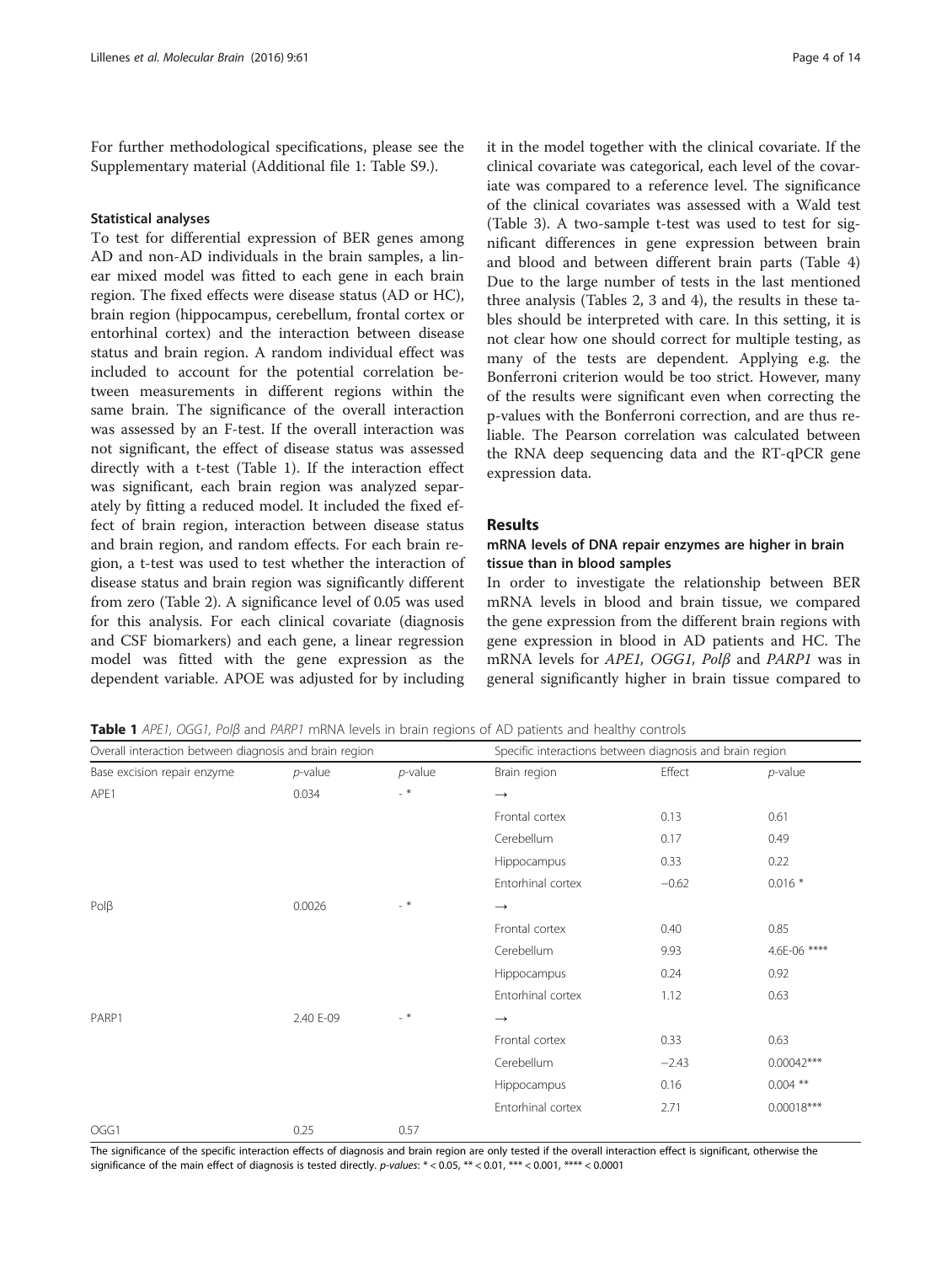| Base excision<br>repair enzyme | Reference brain part | Compared brain part | <b>AD</b><br>$p$ -value | HC<br>$p$ -value |
|--------------------------------|----------------------|---------------------|-------------------------|------------------|
| APE1                           | Frontal cortex       | Cerebellum          | 0.88                    | 0.2              |
|                                | Frontal cortex       | Hippocampus         | 0.23                    | 0.8              |
|                                | Frontal cortex       | Entorhinal cortex   | 0.8                     | 0.3              |
|                                | Cerebellum           | Hippocampus         | 0.27                    | 0.58             |
|                                | Cerebellum           | Entorhinal cortex   | 0.68                    | 0.77             |
|                                | Hippocampus          | Entorhinal cortex   | 0.18                    | 0.68             |
| OGG1                           | Frontal cortex       | Cerebellum          | 0.11                    | 0.55             |
|                                | Frontal cortex       | Hippocampus         | 0.66                    | 0.83             |
|                                | Frontal cortex       | Entorhinal cortex   | 0.6                     | 0.67             |
|                                | Cerebellum           | Hippocampus         | 0.4                     | 0.6              |
|                                | Cerebellum           | Entorhinal cortex   | 0.31                    | 0.87             |
|                                | Hippocampus          | Entorhinal cortex   | 0.99                    | 0.77             |
| $P$ ol $\beta$                 | Frontal cortex       | Cerebellum          | $0.002$ **              | $0.005***$       |
|                                | Frontal cortex       | Hippocampus         | 0.34                    | 0.21             |
|                                | Frontal cortex       | Entorhinal cortex   | 0.23                    | 0.54             |
|                                | Cerebellum           | Hippocampus         | $0.00005***$            | $0.01***$        |
|                                | Cerebellum           | Entorhinal cortex   | $0.0002***$             | $0.005***$       |
|                                | Hippocampus          | Entorhinal cortex   | 0.78                    | 0.17             |
| PARP1                          | Frontal cortex       | Cerebellum          | 0.77                    | 0.64             |
|                                | Frontal cortex       | Hippocampus         | 0.96                    | 0.44             |
|                                | Frontal cortex       | Entorhinal cortex   | 0.66                    | 0.43             |
|                                | Cerebellum           | Hippocampus         | 0.84                    | 0.38             |
|                                | Cerebellum           | Entorhinal cortex   | 0.47                    | 0.37             |
|                                | Hippocampus          | Entorhinal cortex   | 0.67                    | 0.92             |

<span id="page-4-0"></span>Table 2 Comparison of mRNA levels of APE1, OGG1, Polβ and PARP1 in different brain regions of AD patients (AD) and healthy controls (HC)

p-values: \* < 0.05, \*\* < 0.01, \*\*\* < 0.001, \*\*\*\* < 0.0001

blood (Fig [1](#page-7-0), Table [4\)](#page-6-0). The difference was greater in AD patients for all four BER components in general, showing significant differences also when comparing blood to each brain region for all components and all brain regions under study (Table [4](#page-6-0)). There was also a significant difference between mRNA levels in blood and brain tissue in HC for APE1, OGG1 and PARP1 in general. When comparing blood to each brain region, significant differences were found for APE1, OGG1 and Polβ in cerebellum only (Table [4](#page-6-0)). These findings are also evidence of the intact integrity of the postmortem brain tissue mRNA and high BER transcriptional level compared to blood.

# Altered mRNA levels of APE1, Polβ and PARP1 in tissue from various brain regions

Quantitative real time PCR was used to assess mRNA levels in tissue from four different brain regions from 42 AD patients and 9 HC. *APE1* mRNA was significantly lower in the entorhinal cortex of AD patients ( $p < 0.05$ )

than in the same cortical area in healthy controls (Fig. [2a](#page-8-0), Table [1](#page-3-0)). Polβ mRNA was significantly higher in the cerebellum of AD patients ( $p < 0.00001$ ) than in the same brain region in healthy controls (Fig. [2b,](#page-8-0) Table [1\)](#page-3-0) and PARP1 mRNA was significantly lower in AD cerebellum  $(p < 0.0005)$  compared to HC cerebellum and significantly higher in AD hippocampus ( $p < 0.005$ ) and entorhinal cortex ( $p < 0.0001$ ) compared to the same regions in HC (Fig. [2c](#page-8-0), Table [1](#page-3-0)). OGG1 mRNA levels did not differ between AD and HC brain regions.

Polβ mRNA was higher in cerebellum compared to all other brain regions in both AD and HC. Particularly,  $Pol\beta$  mRNA was significantly different between cerebellum and hippocampus ( $p < 0.00005$ ) and entorhinal cortex  $(p \le 0.001)$  and frontal cortex  $(p \le 0.01)$  within AD patients and between cerebellum and hippocampus  $(p \langle 0.01 \rangle)$ , entorhinal cortex  $(p \langle 0.005 \rangle)$  and frontal cortex  $(p \langle 0.005 \rangle)$  within HC (Fig. [2b](#page-8-0), Table 2). Expression of OGG1 and PARP1 did not differ between AD patients and HC in general or in any specific brain region.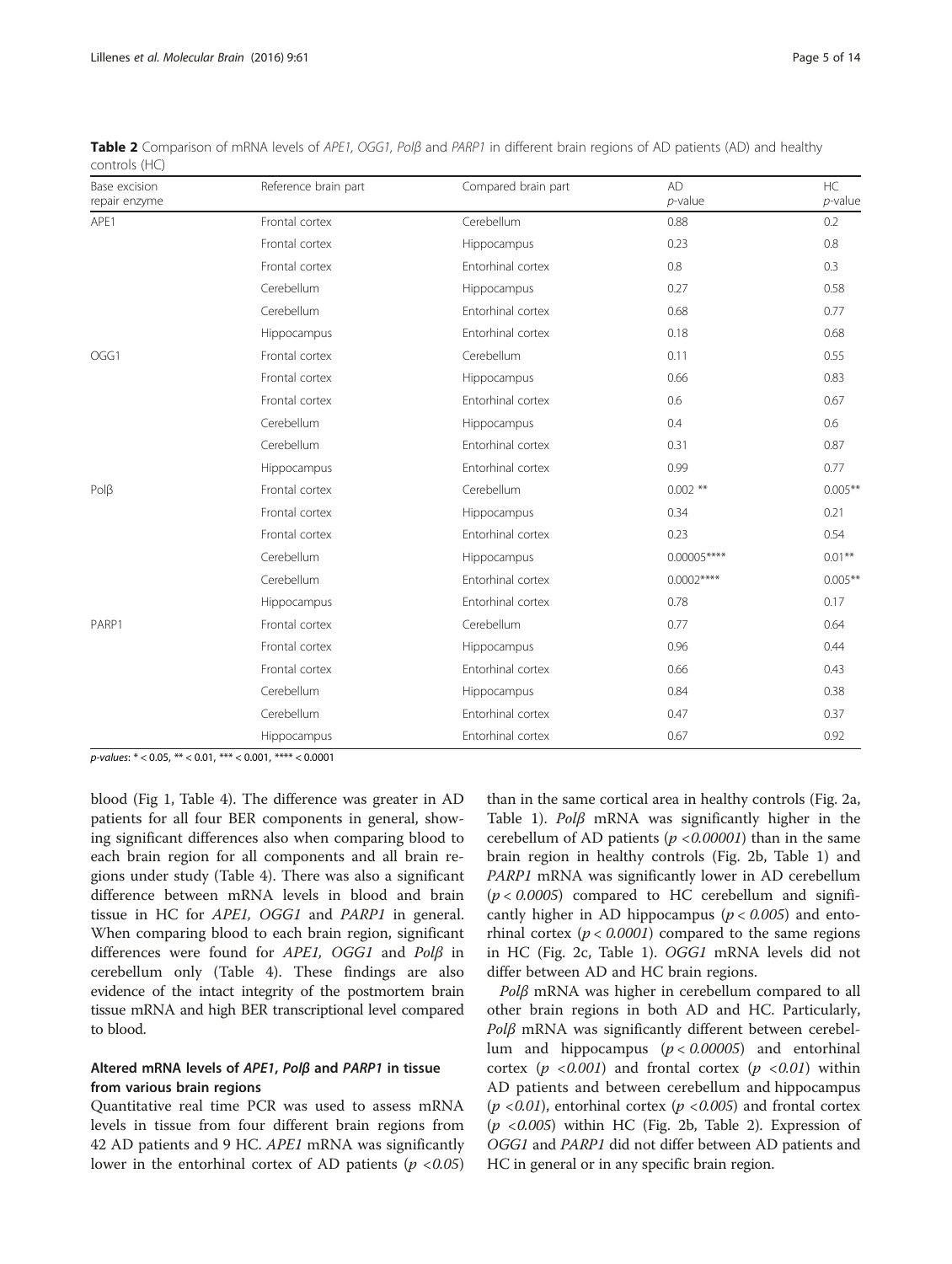<span id="page-5-0"></span>

|  | <b>Table 3</b> Association of clinical diagnosis, CSF biomarkers and |  |
|--|----------------------------------------------------------------------|--|
|  | age with mRNA levels of APE1, $OGG1$ , $POIB$ and $PARP1$ in blood   |  |

| Clinical determinant<br>Diagnosis            | <b>Base Excision</b><br>Repair Enzyme | Association<br>recorded | p-value          |
|----------------------------------------------|---------------------------------------|-------------------------|------------------|
| AD dementia                                  | APF1                                  | 0.04                    | 0.598            |
| MCI/AD                                       |                                       | $-0.06$                 | 0.508            |
| MCI                                          |                                       | $-0.06$                 | 0.425            |
| SCI                                          |                                       | 0.05                    | 0.570            |
| AD dementia                                  | OGG1                                  | $-0.13$                 | $0.0324*$        |
| MCI/AD                                       |                                       | $-0.13$                 | $0.0410*$        |
| <b>MCI</b>                                   |                                       | $-0.15$                 | 0.0083<br>$***$  |
| SCI                                          |                                       | $-0.08$                 | 0.1941           |
| AD dementia                                  | $P$ ol $\beta$                        | 0.22                    | $0.0395*$        |
| MCI/AD                                       |                                       | 0.12                    | 0.3165           |
| <b>MCI</b>                                   |                                       | 0.03                    | 0.7295           |
| SCI                                          |                                       | 0.11                    | 0.3235           |
| AD dementia                                  | PARP1                                 | 0.27                    | $0.018*$         |
| MCI/AD                                       |                                       | 0.46                    | 0.00014<br>***   |
| <b>MCI</b>                                   |                                       | 0.33                    | 0.00150<br>$***$ |
| SCI                                          |                                       | 0.48                    | 0.00007<br>****  |
| CSF biomarkers                               |                                       |                         |                  |
| No CSF pathology                             | APE1                                  | $-0.05$                 | 0.492            |
| Tau pathology                                |                                       | 0.09                    | 0.320            |
| $A\beta$ pathology                           |                                       | $-0.08$                 | 0.453            |
| Tau and Aβ pathology                         |                                       | 0.02                    | 0.856            |
| No CSF pathology                             | OGG1                                  | $-0.12$                 | $0.0164*$        |
| Tau pathology                                |                                       | $-0.17$                 | $0.0103*$        |
| $A\beta$ pathology                           |                                       | $-0.14$                 | $0.0468*$        |
| Tau and $\mathsf{A}\beta$ pathology          |                                       | $-0.09$                 | 0.1826           |
| No CSF pathology                             | $P$ ol $\beta$                        | 0.02                    | 0.8508           |
| Tau pathology                                |                                       | 0.25                    | $0.0352*$        |
| $A\beta$ pathology                           |                                       | 0.14                    | 0.2794           |
| Tau and Aβ pathology                         |                                       | 0.19                    | 0.1180           |
| No CSF pathology                             | PARP1                                 | 0.43                    | 0.00002<br>****  |
| Tau pathology                                |                                       | 0.40                    | 0.0013<br>**     |
| Aβ pathology                                 |                                       | 0.38                    | 0.0053<br>$***$  |
| Tau and Aβ pathology                         |                                       | 0.32                    | 0.0089<br>**     |
| Age                                          |                                       |                         |                  |
| Change over time: average<br>effect per year | APE1                                  | $-0.004$                | 0.14             |
|                                              | OGG1                                  | $-0.0006$               | 0.768            |
|                                              | PARP1                                 | $-0.009$                | $0.0196*$        |

Table 3 Association of clinical diagnosis, CSF biomarkers and age with mRNA levels ofAPE1, OGG1, Polβ and PARP1 in blood (Continued)

| $D \cap R$<br>υıμ | 0.010 | 0.00500 |
|-------------------|-------|---------|
|                   |       | $***$   |
|                   |       |         |

The parameters are compared to healthy controls.  $p$ -values:  $* < 0.05$ ,  $** < 0.01$ ,  $*** < 0.001$ ,  $*** < 0.0001$ 

# Altered OGG1 and PARP1 mRNA levels in the prodromal phases of AD

The progression in the BER repair mRNA profile in the different phases of AD progression was investigated. We compared the gene expression of  $APE1$ ,  $OGG1$ ,  $Pol\beta$  and PARP1 in 41 AD patient with dementia, 28 patients with MCI due to AD pathology, 45 patients with MCI and 24 patients with SCI and 28 HC. OGG1 mRNA was lower in AD dementia ( $p < 0.05$ ), MCI/AD ( $p < 0.05$ ) and patients with MCI  $(p \le 0.01)$  than in HC (Fig [3a](#page-9-0) and Table 3). PARP1 mRNA was higher in patients with AD dementia ( $p < 0.05$ ), MCI/AD ( $p < 0.01$ ), MCI ( $p < 0.01$ ), and SCI  $(p \le 0.01)$  than in HC (Fig. [3b](#page-9-0) and Table 3).  $P$ olβ mRNA was higher in patients with AD dementia  $(p \lt 0.05)$  compared to the other groups (Fig. [3c](#page-9-0), Table 3). The abundance of the APE1 mRNA levels did not correlate significantly with any clinical diagnostic marker in any cohort subgroup.

# Correlation of OGG1 and PARP1 mRNA levels with CSF biomarkers

The neuropathological hallmarks of AD are Aβ plaques and NFT and the biomarkers currently used to assess these features are the levels of Aβ-42 and tau in CSF. To explore the relations between BER and the pathological features of AD, we compared the BER mRNA profile in blood in individuals exhibiting 1) only high Aβ-42 ( $n = 19$ ), 2) only low P-tau or high T-tau or both (referred to as abnormal tau from here on)  $(n = 24)$ , 3) both high A $\beta$ -42 and abnormal tau  $(n = 29)$  levels in CSF exceeding cut-off levels (see Additional file [1](#page-11-0): Table S3), and 4) patients with normal levels of CSF Aβ-42 and tau  $(n = 64)$  and 5) HC  $(n = 28)$  displaying normal CSF levels of CSF Aβ-42 and tau. Thus, we have grouped the individuals according to biological correlates based on their CSF levels of Aβ-42 and tau and not by clinical disease status. For information on which patients are presented in each biological group, see Additional file [1](#page-11-0): Table S4. OGG1 mRNA was lower, in the patients with only high Aβ-42 levels ( $p$  <0.05), only abnormal tau levels ( $p$  <0.05) and patients with normal CSF levels of Aβ-42 and tau ( $p < 0.05$ ) than in HC. There were no significant differences in OGG1 mRNA between patients with both abnormal Aβ-42 and tau levels and HC (Fig. [4a](#page-10-0) and Table 3). PARP1 mRNA was significantly higher in all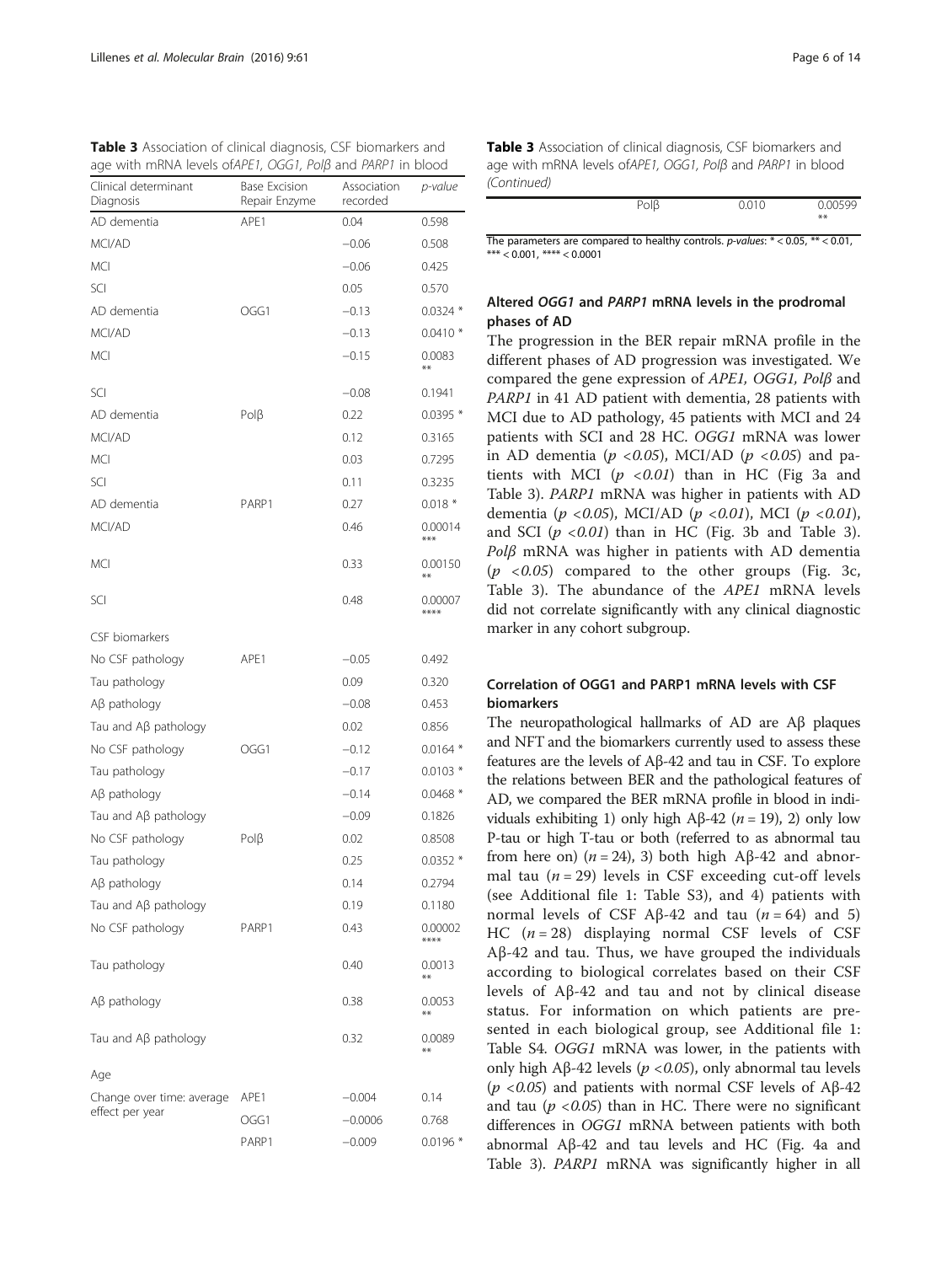| Gene           | Brain parts       | Mean NGE<br>All brain parts | Mean NGE<br>Blood | $p$ -value       |
|----------------|-------------------|-----------------------------|-------------------|------------------|
| AD patients    |                   |                             |                   |                  |
| APE1           | All brain parts   | 1.73                        | 1.06              | 2.69E-14 *       |
| OGG1           | All brain parts   | 4.38                        | 0.90              | $<$ 2.20e-16 $*$ |
| PolB           | All brain parts   | 8.31                        | 0.99              | 1.42E-10 *       |
| PARP1          | All brain parts   | 3.45                        | 1.14              | $<$ 2.20E-16 $*$ |
| APE1           | Frontal cortex    | 1.55                        | 1.06              | $1.0E - 04$ *    |
|                | Cerebellum        | 2.19                        | 1.06              | 7.76E-10 *       |
|                | Hippocampus       | 1.47                        | 1.06              | 3.65E-05 *       |
|                | Entorhinal cortex | 1.73                        | 1.06              | 8.41E-08 *       |
| OGG1           | Frontal cortex    | 3.23                        | 0.90              | $2.2E-11*$       |
|                | Cerebellum        | 6.51                        | 0.90              | $1.16E-11*$      |
|                | Hippocampus       | 3.91                        | 0.90              | 5.44E-11 *       |
|                | Entorhinal cortex | 3.93                        | 0.90              | 9.62E-14 *       |
| $P$ ol $\beta$ | Frontal cortex    | 1.75                        | 0.99              | 1.30E-04 *       |
|                | Cerebellum        | 28.62                       | 0.99              | 8.34E-16 *       |
|                | Hippocampus       | 1.58                        | 0.99              | 8.40E-05 *       |
|                | Entorhinal cortex | 2.37                        | 0.99              | 1.30E-10 *       |
| PARP1          | Frontal cortex    | 2.17                        | 1.14              | 4.67E-08 *       |
|                | Cerebellum        | 2.86                        | 1.14              | 3.12E-10 *       |
|                | Hippocampus       | 3.87                        | 1.14              | 9.28E-11 *       |
|                | Entorhinal cortex | 4.87                        | 1.14              | $1.54E-11$ *     |
|                | Healthy controls  |                             |                   |                  |
| APE1           | All brain parts   | 1.76                        | 1.02              | 5.40E-05 *       |
| OGG1           | All brain parts   | 3.27                        | 1.02              | 1.20E-05 *       |
| $P$ ol $\beta$ | All brain parts   | 6.20                        | 0.78              | 2.47E-03         |
| PARP1          | All brain parts   | 2.85                        | 0.87              | 2.10E-04 *       |
| APE1           | Frontal cortex    | 1.41                        | 1.02              | 2.10E-02         |
|                | Cerebellum        | 2.03                        | 1.02              | 1.70E-04 *       |
|                | Hippocampus       | 1.16                        | 1.02              | 1.40E-01         |
|                | Entorhinal cortex | 2.36                        | 1.02              | 3.70E-02         |
| OGG1           | Frontal cortex    | 2.69                        | 1.02              | 3.70E-02         |
|                | Cerebellum        | 5.18                        | 1.02              | 2.90E-04 *       |
|                | Hippocampus       | 1.85                        | 1.02              | 5.70E-02         |
|                | Entorhinal cortex | 3.01                        | 1.02              | 1.30E-01         |
| $P$ ol $\beta$ | Frontal cortex    | 1.36                        | 0.78              | 3.40E-02         |
|                | Cerebellum        | 18.69                       | 0.78              | 4.70E-04 *       |
|                | Hippocampus       | 1.36                        | 0.78              | 2.80E-03         |
|                | Entorhinal cortex | 1.20                        | 0.78              | 2.30E-02         |
| PARP1          | Frontal cortex    | 1.83                        | 0.87              | 4.60E-02         |
|                | Cerebellum        | 5.31                        | 0.87              | 1.30E-02         |
|                | Hippocampus       | 1.81                        | 0.87              | 5.50E-03         |
|                | Entorhinal cortex | 2.15                        | 0.87              | 1.20E-02         |

<span id="page-6-0"></span>Table 4 mRNA levels of APE1, OGG1, Polβ and PARP1 in brain parts compared with blood

Abbreviations: NGE normalized mRNA levels, significant p-values: \*

patients groups than in HC: e.g. high Aβ-42 levels  $(p)$  $\langle 0.01 \rangle$ , abnormal tau levels ( $p \langle 0.01 \rangle$  and combined high Aβ-42 and abnormal tau ( $p$  < 0.01), as well as patients with normal CSF levels of Aβ-42 and tau ( $p$  <0.0001) (Fig. [4b](#page-10-0) and Table [3](#page-5-0)). The abundance of APE1 and Polβ mRNA was not correlated with any of the CSF biomarkers.

# Blood mRNA levels of PARP1 decreases while Polβ increases with age

Former studies suggest that DNA repair capacity is altered with age so we wanted to explore how the BER mRNA profile changed over time. PARP1 mRNA was negatively correlated with age ( $p < 0.05$ ) with an average effect per year of −0.009 (Table [3\)](#page-5-0), while Polβ mRNA was positively correlated  $(p < 0.01)$  with age with an average effect per year of 0.010 (Table [3\)](#page-5-0). APE1 and OGG1 mRNA levels were not correlated with age.

# Correlation of Polβ levels in RNA deep sequencing and RT-qPCR

When comparing results from RNA deep sequencing and RT-qPCR there was a strong correlation between the expression of Polβ in both methods (95.7 % ( $p = 0.00000009$ ), with particularly high expression of Polβ in the cerebellum samples. There was no correlation for APE1 (6.3 % ( $p = 0.83$ ), OGG1 (-1.8 %  $(p = 0.95)$  or PARP1 (-20.6 % (p =0.48).

### PARP1, APE1 and Polβ protein levels are modified in AD

Protein detection by next-generation mass spectrometry (MS) demonstrated relatively high protein levels of APE1 and PARP1 in the cerebellum of both AD and HC, while Polβ was only detected in AD cerebellum, however, at a lower level than APE1 and PARP1 (Fig. [5](#page-10-0) and Additional file [1](#page-11-0): Figure S1). APE1 was reduced in the frontal cortex of HC and totally absent in frontal cortex of AD patients, indicating a reduction of APE1 protein levels in the frontal cortex in general that is more pronounced in AD. PARP1 remained high in the frontal cortex of HC, but was reduced in the AD frontal cortex. OGG1 was not detected by MS in any of the samples.

# **Discussion**

The goal of this study was to investigate the levels of mRNAs and protein profiles of selected BER enzymes in brain tissue and blood, potentially as early markers of AD development. Notably, mRNA levels of APE1, OGG1, Polβ and PARP1 were higher in brain tissue than in blood, reflecting the high energy consumption of the brain. Brain cells have a high metabolic rate with high glucose and oxygen turnover, creating substantial amounts of ROS. This oxidative stress, in combination with the post-mitotic state of neurons and a possible decreased ratio of antioxidant to pro-oxidant enzymes [\[32](#page-12-0)],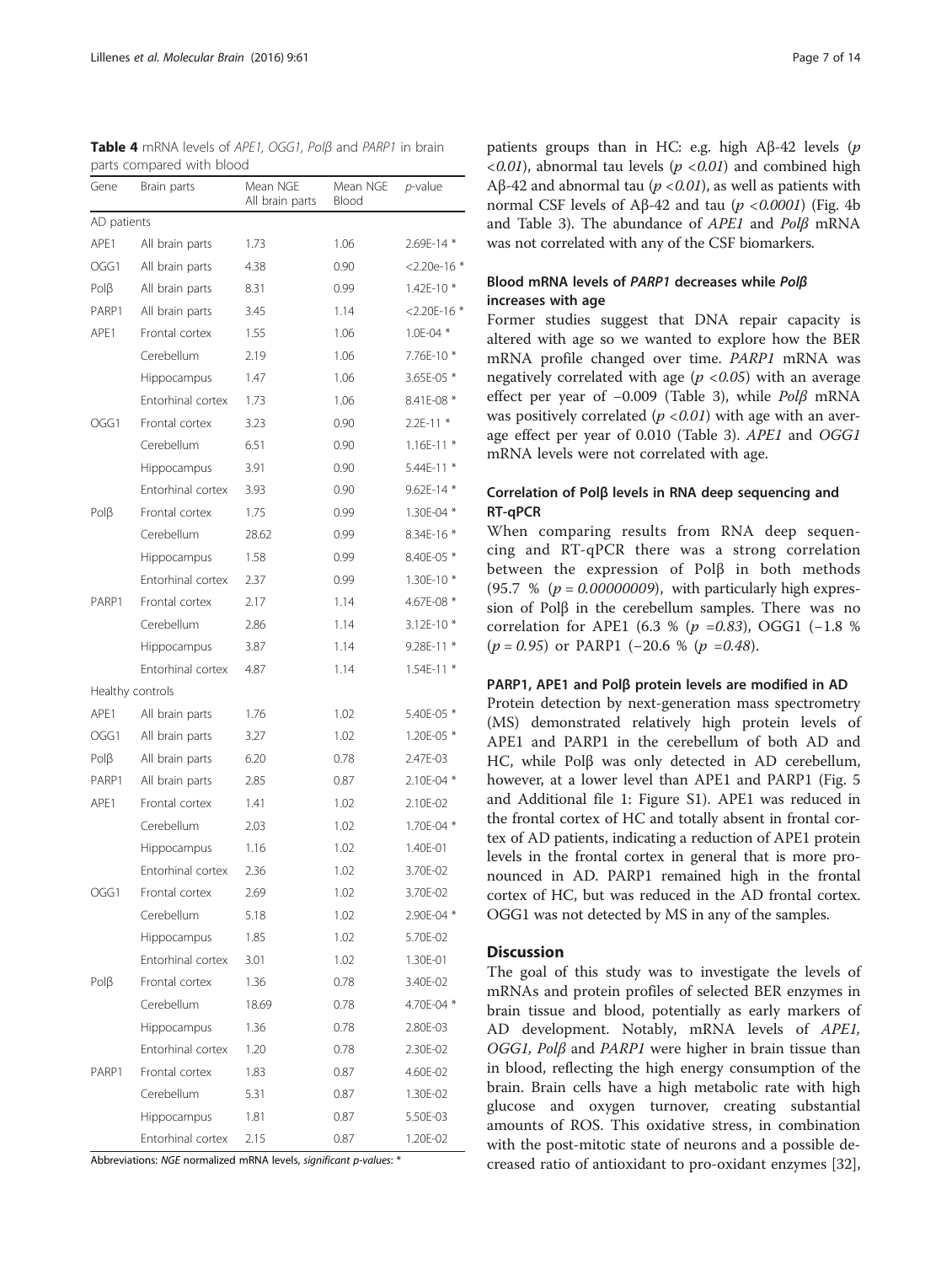<span id="page-7-0"></span>

make brain cells prone to be dependent on efficient and active BER repair. Our findings support the importance of BER in DNA repair in the brain, consistent with its high load of oxidative stress and DNA damage.

Notably, Polβ mRNA and protein levels were particularly high in the AD cerebellum compared to all other brain regions. This was also verified by RNA deep sequencing analysis, showing a 95,7 % correlation between the two transcriptomic methods (Additional file [1](#page-11-0): Tables S7 and S8). The high level of Polβ may be a sign of late AD pathology, as the cerebellum remains free from tau-pathology until the most advanced Braak stage (VI), and neuronal loss and gliosis in this region has not been associated to early AD. Studies show that mice lacking Polβ have neonatal lethality with abnormal neurogenesis characterized by apoptotic cell death specifically only in the developing central and peripheral nervous system [\[33](#page-12-0)], implicating Polβ as an important factor for the nervous system already at the earliest stages of development. Neurons depend heavily on Polβ in the repair of oxidative DNA damage [[34, 35\]](#page-12-0), and single nucleotide gap-filling activity and protein level of Polβ was reduced in AD inferior parietal lobule (IPL) samples compared to HC [\[17\]](#page-12-0). Since it has been shown that other BER enzymatic activity, such as base excision, abasic site incision and nick ligation was not altered in brain tissue from AD patients, it has been suggested that Polβ is rate limiting for repair [[17\]](#page-12-0). A study on the 3xTgAD/Polβ mouse model, displaying 50 % reduced Polβ activity, demonstrated significant increase in DNA damage accumulation. The reduced DNA repair capacity triggered neuronal death and hippocampal atrophy that did not occur in the 3xTgAD mouse. Thus, Polβ deficiency in combination with Aβ accumulation may comprise the ability of neurons to support synaptic activity to survive and render neurons vulnerability in reduction of cellular energy levels [[36](#page-12-0), [37\]](#page-12-0), resulting in dysfunction and death. Growing evidence suggest a connection between AD and aspects of energy metabolism such as impairment in insulin [\[38](#page-12-0)] and insulin-like growth factor (IGF) signaling causing deficits in brain oxygen-glucose utilization and that the insulin resistance causes defects in the detoxification systems for oxidative stress [\[39](#page-12-0)]. PET imaging of AD brains demonstrate an AD related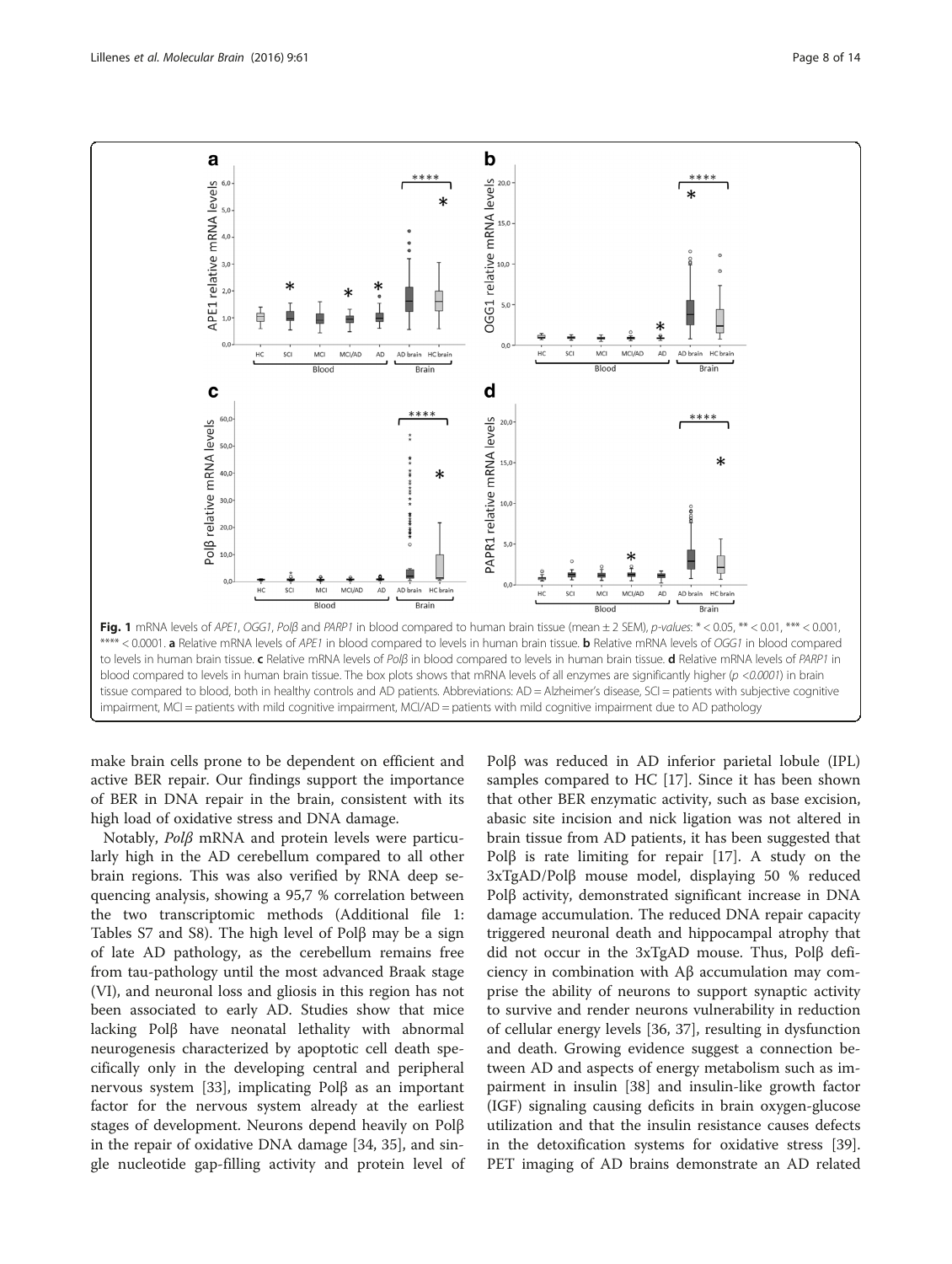<span id="page-8-0"></span>![](_page_8_Figure_2.jpeg)

![](_page_8_Figure_3.jpeg)

cerebral glucose metabolic covariance pattern with decreased metabolism in the temporoparietal regions and relatively increased metabolism in the subcortical white matter, cerebellum and sensorimotor cortex [\[40\]](#page-12-0). Thus, cerebellum presenting with high Polβ gene expression and increased metabolism may represent a compensatory mechanism for deficits in other brain regions or merely reflect a generally highly active brain region, potentially relating to the high density of granular cells in the cerebellar cortex [[41\]](#page-12-0). Other studies have demonstrated lower levels of Polβ protein and Polβ activity in the cerebellum of AD patients compared to controls [[17\]](#page-12-0). Our proteomic findings indicate that Polβ protein levels were lower than that of the other BER components and were only detectably increased in the AD cerebellum.

APE1 mRNA was significantly lower in the entorhinal cortex of AD patients than in HC entorhinal cortex. The entorhinal cortex is one of the first regions to be affected in AD [\[42\]](#page-12-0) and alterations observed here may represent early events of AD progression. However, the findings observed in post-mortem tissue represent late changes in the progression of AD. One study showed that APE1 proteins levels were similar in IPL and cerebellum tissue from AD and HC [\[17](#page-12-0)], while other studies demonstrated that APE1 protein expression was higher in brain tissue affected by AD pathology (hippocampus and surrounding temporal cortex) [\[43](#page-13-0)] and in cell extracts from AD patients [\[44](#page-13-0)]. Our proteomic data show relative high protein levels of APE1 in the cerebellum of both AD and HC, however, this was reduced in the frontal cortex of HC and totally absent in frontal cortex of AD patients, indicating a reduction of APE1 protein level in the frontal cortex in general that is accelerated in AD. APE1 has been shown to play a role in degrading damaged RNA [\[45\]](#page-13-0), and oxidatively damaged RNA has been implicated as an important factor in neurodegeneration [[46, 47\]](#page-13-0).

In blood, OGG1 mRNA transcript abundance was reduced in MCI, MCI/AD and AD patients compared to HC as well as in patients with abnormal levels of CSF Aβ-42 and tau and in patients with normal CSF levels of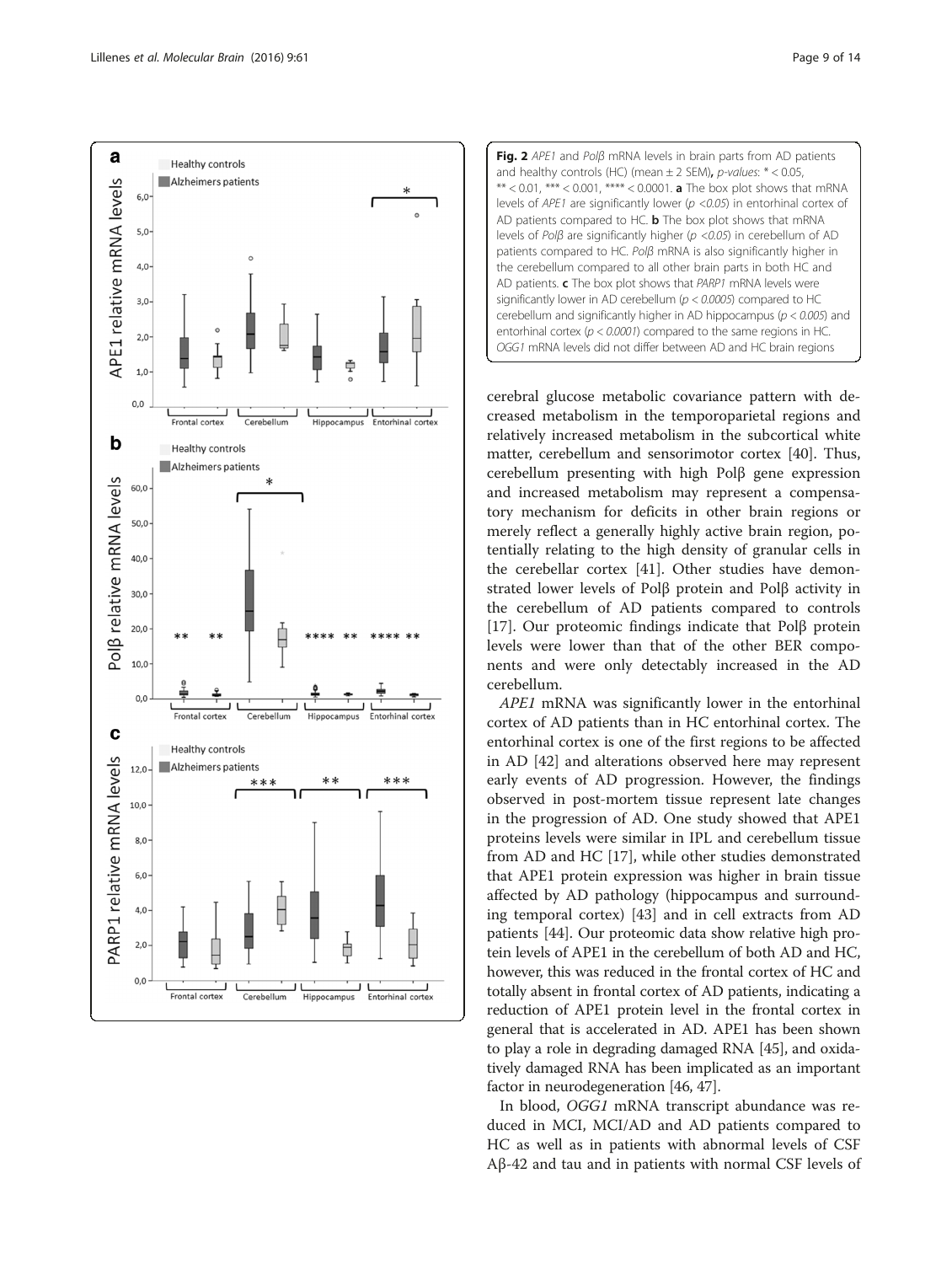<span id="page-9-0"></span>![](_page_9_Figure_2.jpeg)

Aβ-42 and tau (mainly comprised of MCI and SCI patients). The results thus indicate that BER mRNA profile alterations occur independent of plaque and tau pathology in the progression of AD since the alterations are also seen in patients with no CSF pathology, but not in HC. This is consistent with findings from other studies [[48\]](#page-13-0). OGG1 repairs oxidized guanine, and numerous studies show elevated oxidative lesions in both DNA and RNA in the prodromal phases of AD as well as in AD [[18,](#page-12-0) [49](#page-13-0)–[51](#page-13-0)]. It is suggested that oxidative DNA damage increases only during the early stages of AD and then decreases with the progression of the disease due to activation of a compensatory mechanism [\[52\]](#page-13-0).

Since OGG1 expression level was reduced in all groups except SCI, but also in patients with normal CSF levels of Aβ-42 and tau, we suggest that suppressed or reduced OGG1 function is not directly associated with  $Aβ$  or tau pathology, but that lower OGG1 transcript levels may indicate a DNA repair deficit in patients with MCI, MCI/ AD and AD. Thus, OGG1 may represent a general marker for DNA repair deficits in subjects prone to develop AD [[48](#page-13-0)]. However, it is important to emphasis that SCI and MCI are heterogeneous conditions that may or may not proceed to AD. Other studies show increased OGG1 mRNA levels in brain tissue from the hippocampus, parahippocampal gyri and middle temporal gyri of

patients with preclinical stages of AD compared to HC [[18\]](#page-12-0), suggesting that the elevation represents a compensatory increase in protein expression to moderate loss of activity due to posttranslational modification in response to increased oxidative DNA damage. MCI brain tissue did not exhibit a difference in OGG1 protein level compared to HC, but a significant decrease in OGG1 enzyme activity [\[53](#page-13-0)], proposing an association with increased post translational modification of OGG1 by 4-HNE. We were not able to detect OGG1 protein level by mass spectrometry in our study, suggesting low OGG1 levels in brain tissue from both HC and AD patient frontal cortex and cerebellum. Thus, OGG1 results from various studies are conflicting, and it still remains to be determined if OGG1 mRNA and protein levels correspond to enzyme activity. OGG1 has also been implicated in immune system regulation and inflammation [[54](#page-13-0), [55](#page-13-0)], and it is suggested that there is a correlation between the efficiency of the DNA repair system and development of inflammation associated with the production of Th1 cytokines.

PARP1 mRNA levels were higher in blood from all patient groups compared to HC. PARP1 is a general marker of DNA damage and inflammation and may also contribute to plaque formation and neurodegeneration in AD patients. Both plaque formation and neurodegeneration in the brain are associated with inflammation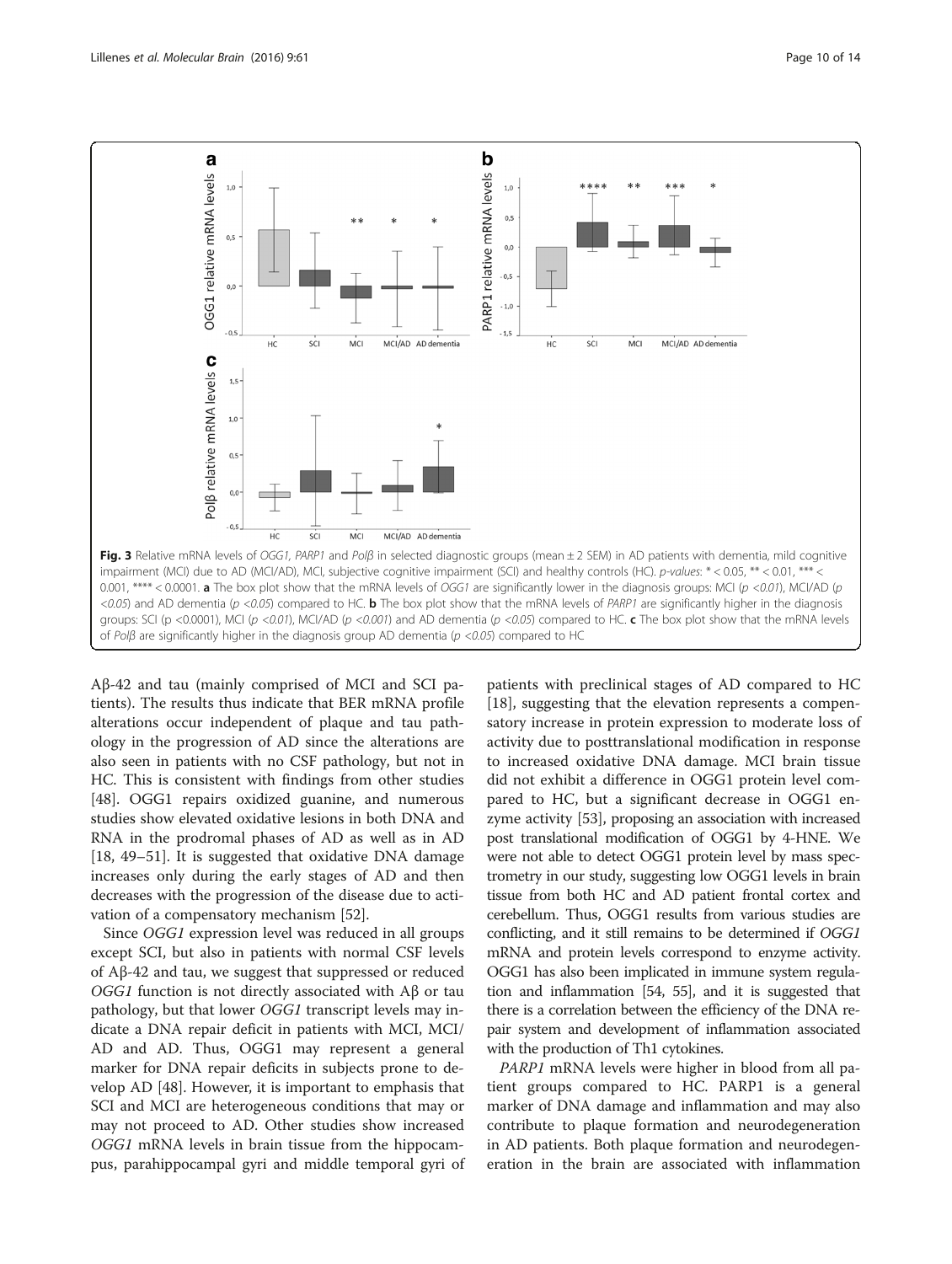<span id="page-10-0"></span>![](_page_10_Figure_2.jpeg)

possibly mediated by NF-κB [\[56](#page-13-0)], a master regulator of the response to pro-inflammatory stimuli [\[56, 57\]](#page-13-0) and cellular senescence [[58\]](#page-13-0). PARP1 is required for NF-κBdependent gene transcription [\[59](#page-13-0)] and NF-κB-dependent gene expression is associated with aging in mouse and humans [[60](#page-13-0)]. Thus, PARP1 connects inflammation and the DNA damage response (DDR), through which excessive DNA damage can lead to cellular senescence. Senescent cells secrete pro-inflammatory cytokines, feeding a vicious cycle [\[56\]](#page-13-0).

![](_page_10_Figure_5.jpeg)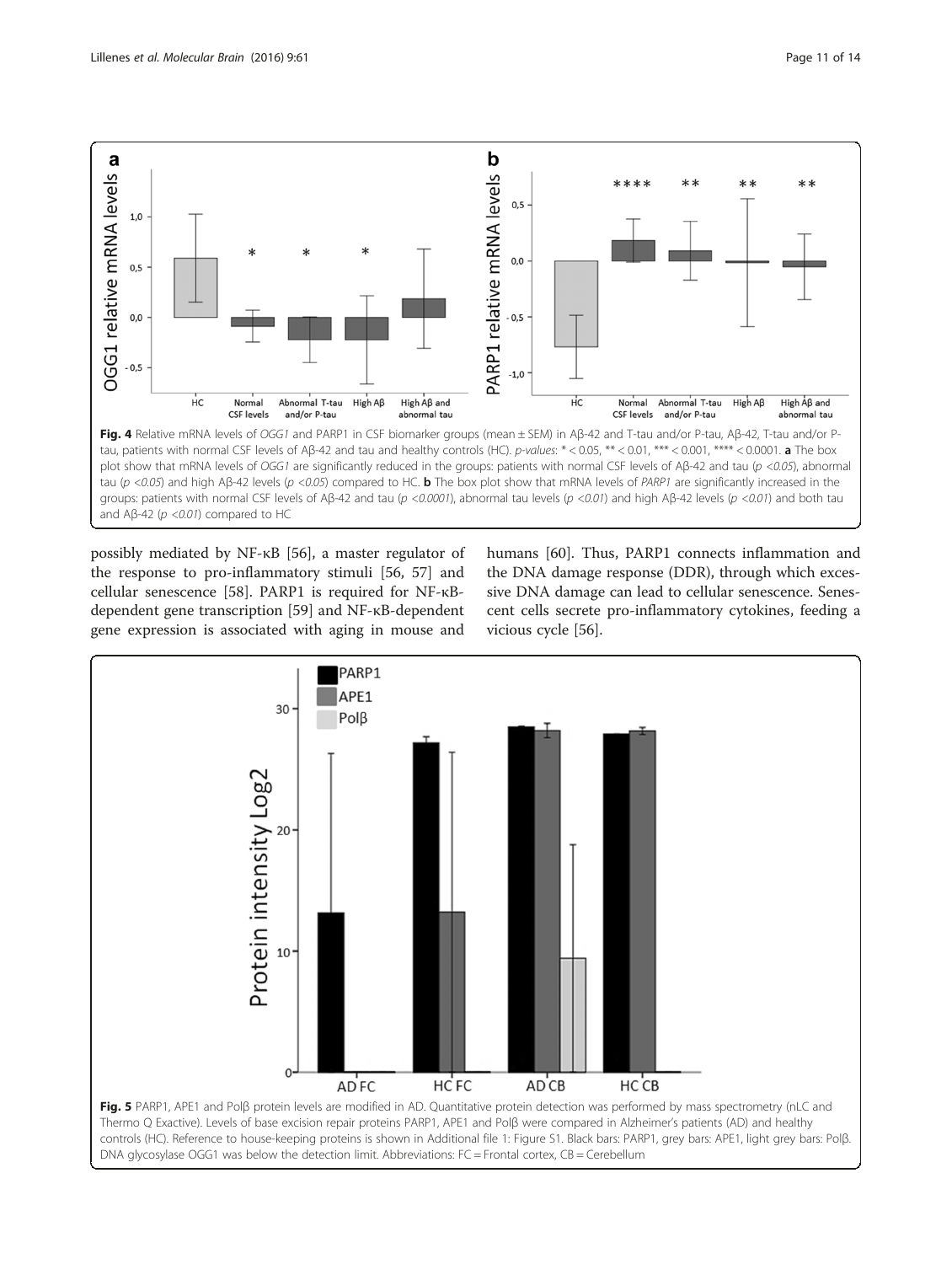<span id="page-11-0"></span>PARP1 mRNA levels were also higher in patients with high levels of CSF Aβ-42 and abnormal tau and the two combined. However, PARP1 mRNA levels were also higher in patients with normal CSF levels (comprised mainly by MCI and SCI patients) than in HC, indicating that there are processes relevant for AD development (inflammation, senescence, apoptosis and possibly also DNA repair deficiency) that are independent of tau and Aβ pathology. Thus, PARP1 may be a general early indicator of these other processes in all these groups as these changes are already evident in the SCI stage. In AD frontal cortex tissue, however, PARP1 protein levels were lower than in HC, reflecting late stage disease. One study demonstrated that PARP1 activation causes neuronal death in the hippocampal CA1 region by increasing the expression of  $Ca^{2+}$ -permeable AMPA receptors [\[61](#page-13-0)], suggesting that increased PARP1 may cause damage to neurons. PARP1 thus functions at the center of cellular stress responses, where it processes diverse signals and, in response, directs cells to specific fates based on the type and strength of the stress stimulus. Thus, PARP1 stimulated senescence, apoptosis or necrosis could further deplete the pool of regenerative cells, and thereby contribute to neurodegeneration [\[62\]](#page-13-0).

Consistent with other studies, we found that PARP1 expression in blood decreased with age [\[63\]](#page-13-0), while Polβ increased with age. Total BER capacity has been shown to be inversely correlated with age in healthy controls, but not in AD patients, however, reduced BER associated with AD regardless of age has been suggested to be linked to a premature ageing phenotype [\[17](#page-12-0)].

DNA repair capacity and protein levels differs among ethnic groups and there is considerable interindividual variation [\[64](#page-13-0)]. Some of this enzymatic variation is most likely to be due to post-translational modifications. Our data demonstrated that the integrity of mRNA in post-mortem brain tissue was intact, as false negative results could have been an issue if mRNA levels were lower in brain due to post-mortem degradation. The transcriptomic analysis was reproducible and standardized equally for the two clinical cohorts, controlling for tissue differences and normalized in multiple steps to assure correct analysis, including the validation of GAPDH. Even though cohort differences might explain some of the differences in gene expression observed between blood and brain, the considerably higher level of gene expression measured in the brain than in blood is beyond inconsistent findings resulting from individual variability or from bias in the cohort of post-mortem samples. The discrepancy between transcriptomic and proteomic findings are most likely due to post-transcriptional processes, where high gene transcription levels not always reflected in a similar protein level.

### **Conclusions**

In summary, the data presented here provide novel insight into the early pathophysiology of AD, and OGG1 and PARP1 can potentially contribute as part of a set of blood biomarkers for identifying incipient AD. Early prediction of insipient AD or AD-like pathology is critical to the management of this disease and may also facilitate the design and evaluation of diagnostic, preventive and therapeutic tools for AD and AD-like forms of dementia.

# Additional file

[Additional file 1:](dx.doi.org/10.1186/s13041-016-0237-z) Supplementary material. Altered DNA base excision repair profile in brain tissue and blood in Alzheimer's disease. (DOCX 142 kb)

#### Abbreviations

AD, Alzheimer's disease; APE1, AP endonuclease 1; Aβ, Amyloid abeta; BER, Base excision repair; CSF, Cerebrospinal fluid; HC, Healthy controls; MCI, Mild cognitive impairment; NFTs, Neurofibrillary tangles; OGG1, 8-Oxoguanine glycosylase; PARP1, Poly [ADP-ribose] polymerase 1; Polβ, Polymerase β; P-tau, Phosphorylated tau; ROS, Reactive oxygen species SCI, Subjective cognitive impairment; T-tau, Total tau.

#### Acknowledgements

This research was supported by the Oslo University Hospital (Rikshospitalet) and Akershus University Hospital. We gratefully acknowledge the contributions of Ramune Grambaite for clinical assessment and lumbar punctures and Berglind Gisladòttir for contribution in assembling clinical parameters on a sub-selection of the patients.

#### Funding

We are thankful for grants from the Research Council of Norway Centre of Excellence (CMBN) project 145977 to TT, project 194056/V50 to TT and TF, and project 2014020 to MSL and TT and and project 2014050 to TT from the South-Eastern Norway Regional Health Authority.

#### Availability of data and materials

The complete datasets supporting the findings are presented in this manuscript and in the Supplementary material provided.

#### Authors' contributions

MSL, TT and TF conceived the study and study design; MSL, TT, MS, TR, DM, YE and LM performed technical analyses; AR collected the biobank of human brain tissue samples; TF, VS, and PS performed the clinical analyses; CCG performed the statistical analyses; MSL, TF and TT wrote the paper; all authors commented and approved the manuscript and consented for publication.

#### Competing interests

The authors declare that they have no competing interests.

# Consent for publication

Not applicable.

# Ethics approval

All study protocols were approved by the Norwegian regional ethical committee for medical research (REK 2011/1034 and REK 2013/1643), and written, informed consent was obtained from all study subjects prior to start of clinical tests. The analyses of brain tissue were approved by both the Research Ethical Committee (Research Ethical and Animal Welfare Committee, ISCIII, Spain) and the Norwegian Ethical Committee.

#### Author details

<sup>1</sup> Department of Microbiology, Oslo University Hospital, Oslo, Norway. <sup>2</sup> Department of Microbiology, University of Oslo, Oslo, Norway. <sup>3</sup> Fundación Centro Investigación Enfermedades Neurológicas (CIEN), Madrid, Spain. 4 Department of Clinical Molecular Biology and Laboratory Sciences (EpiGen),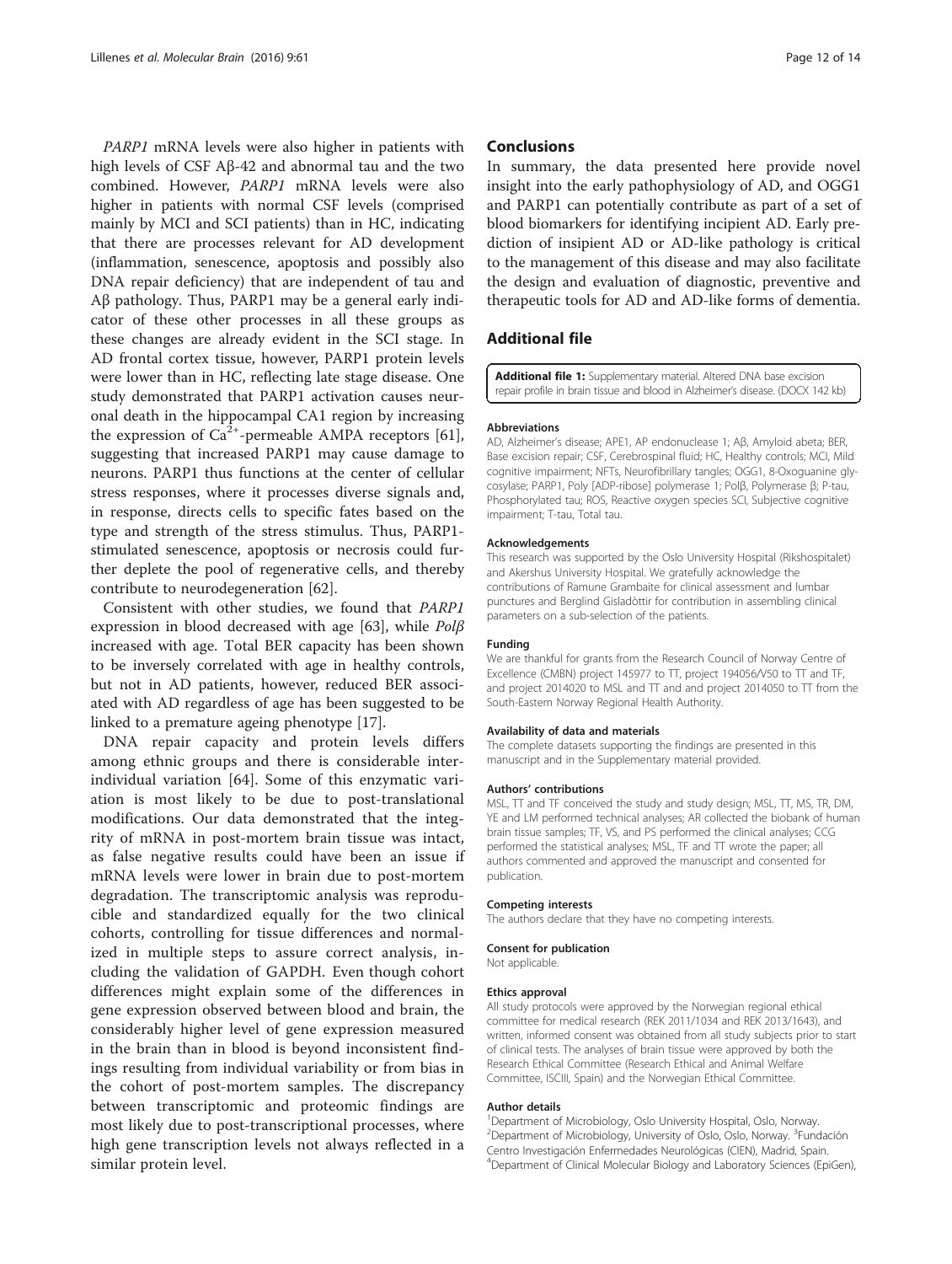<span id="page-12-0"></span>Division of Medicine, Akershus University Hospital and University of Oslo, Lørenskog, Norway. <sup>5</sup>Norwegian Computing Center, Oslo, Norway.<br><sup>6</sup>Denartment of Neurology, Eaculty Division, Akershus University H <sup>6</sup>Department of Neurology, Faculty Division, Akershus University Hospital, University of Oslo, Lørenskog, Norway. <sup>7</sup>Department of Microbiology, University of Oslo, Oslo University Hospital, Postbox 4950 Nydalen, Oslo NO-0424, Norway.

#### Received: 10 December 2015 Accepted: 9 May 2016 Published online: 28 May 2016

#### References

- Prince M, Bryce R, Albanese E, Wimo A, Ribeiro W, Ferri CP. The global prevalence of dementia: a systematic review and metaanalysis. Alzheimers Dement. 2013;9:63–75. e62.
- 2. McKhann GM, Knopman DS, Chertkow H, Hyman BT, Jack Jr CR, Kawas CH, Klunk WE, Koroshetz WJ, Manly JJ, Mayeux R, et al. The diagnosis of dementia due to Alzheimer's disease: recommendations from the National Institute on Aging-Alzheimer's Association workgroups on diagnostic guidelines for Alzheimer's disease. Alzheimers Dement. 2011;7:263–9.
- 3. Dean RA, Shaw LM. Use of cerebrospinal fluid biomarkers for diagnosis of incipient Alzheimer disease in patients with mild cognitive impairment. Clin Chem. 2010;56:7–9.
- 4. Fagan AM, Mintun MA, Shah AR, Aldea P, Roe CM, Mach RH, Marcus D, Morris JC, Holtzman DM. Cerebrospinal fluid tau and ptau(181) increase with cortical amyloid deposition in cognitively normal individuals: implications for future clinical trials of Alzheimer's disease. EMBO Mol Med. 2009;1:371–80.
- 5. Sperling RA, Aisen PS, Beckett LA, Bennett DA, Craft S, Fagan AM, Iwatsubo T, Jack CR, Jr., Kaye J, Montine TJ, et al. Toward defining the preclinical stages of Alzheimer's disease: recommendations from the National Institute on Aging-Alzheimer's Association workgroups on diagnostic guidelines for Alzheimer's disease. Alzheimers Dement. 2011;7:280–92.
- Albert MS, DeKosky ST, Dickson D, Dubois B, Feldman HH, Fox NC, Gamst A, Holtzman DM, Jagust WJ, Petersen RC, et al. The diagnosis of mild cognitive impairment due to Alzheimer's disease: recommendations from the National Institute on Aging-Alzheimer's Association workgroups on diagnostic guidelines for Alzheimer's disease. Alzheimers Dement. 2011;7:270–9.
- 7. Lovell MA, Markesbery WR. Oxidative DNA damage in mild cognitive impairment and late-stage Alzheimer's disease. Nucleic Acids Res. 2007;35:7497–504.
- 8. Sayre LM, Perry G, Smith MA. Oxidative stress and neurotoxicity. Chem Res Toxicol. 2008;21:172–88.
- 9. Candore G, Bulati M, Caruso C, Castiglia L, Colonna-Romano G, Di Bona D, Duro G, Lio D, Matranga D, Pellicano M, et al. Inflammation, cytokines, immune response, apolipoprotein E, cholesterol, and oxidative stress in Alzheimer disease: therapeutic implications. Rejuvenation Res. 2010;13:301–13.
- 10. Hegde ML, Mantha AK, Hazra TK, Bhakat KK, Mitra S, Szczesny B. Oxidative genome damage and its repair: implications in aging and neurodegenerative diseases. Mech Ageing Dev. 2012;133:157–68.
- 11. Iyama T, Wilson 3rd DM. DNA repair mechanisms in dividing and nondividing cells. DNA Repair (Amst). 2013;12:620–36.
- 12. Maynard S, Keijzers G, Gram M, Desler C, Bendix L, Budtz-Jorgensen E, Molbo D, Croteau DL, Osler M, Stevnsner T, et al. Relationships between human vitality and mitochondrial respiratory parameters, reactive oxygen species production and dNTP levels in peripheral blood mononuclear cells. Aging (Albany NY). 2013;5:850–64.
- 13. Chen D, Cao G, Hastings T, Feng Y, Pei W, O'Horo C, Chen J. Agedependent decline of DNA repair activity for oxidative lesions in rat brain mitochondria. J Neurochem. 2002;81:1273–84.
- 14. Moreira PI, Nunomura A, Nakamura M, Takeda A, Shenk JC, Aliev G, Smith MA, Perry G. Nucleic acid oxidation in Alzheimer disease. Free Radic Biol Med. 2008;44:1493–505.
- 15. Rasmussen LJ, Shiloh Y, Bergersen LH, Sander M, Bohr VA, Tonjum T. DNA damage response, bioenergetics, and neurological disease: the challenge of maintaining brain health in an aging human population. Mech Ageing Dev. 2013;134:427–33.
- 16. Campisi J. Aging, cellular senescence, and cancer. Annu Rev Physiol. 2013;75:685–705.
- 17. Weissman L, Jo DG, Sorensen MM, de Souza-Pinto NC, Markesbery WR, Mattson MP, Bohr VA. Defective DNA base excision repair in brain from individuals with Alzheimer's disease and amnestic mild cognitive impairment. Nucleic Acids Res. 2007;35:5545–55.
- 18. Lovell MA, Soman S, Bradley MA. Oxidatively modified nucleic acids in preclinical Alzheimer's disease (PCAD) brain. Mech Ageing Dev. 2011; 132:443–8.
- 19. Seeberg E, Eide L, Bjoras M. The base excision repair pathway. Trends Biochem Sci. 1995;20:391–7.
- 20. Jacobsen E, Beach T, Shen Y, Li R, Chang Y. Deficiency of the Mre11 DNA repair complex in Alzheimer's disease brains. Brain Res Mol Brain Res. 2004;128:1–7.
- 21. Shackelford DA. DNA end joining activity is reduced in Alzheimer's disease. Neurobiol Aging. 2006;27:596–605.
- 22. Bruner SD, Norman DP, Verdine GL. Structural basis for recognition and repair of the endogenous mutagen 8-oxoguanine in DNA. Nature. 2000;403:859–66.
- 23. Demple B, Harrison L. Repair of oxidative damage to DNA: enzymology and biology. Annu Rev Biochem. 1994;63:915–48.
- 24. Dianov GL, Prasad R, Wilson SH, Bohr VA. Role of DNA polymerase beta in the excision step of long patch mammalian base excision repair. J Biol Chem. 1999;274:13741–3.
- 25. Rouleau M, Patel A, Hendzel MJ, Kaufmann SH, Poirier GG. PARP inhibition: PARP1 and beyond. Nat Rev Cancer. 2010;10:293–301.
- 26. Haince JF, McDonald D, Rodrigue A, Dery U, Masson JY, Hendzel MJ, Poirier GG. PARP1-dependent kinetics of recruitment of MRE11 and NBS1 proteins to multiple DNA damage sites. J Biol Chem. 2008;283:1197–208.
- 27. Mortusewicz O, Ame JC, Schreiber V, Leonhardt H. Feedback-regulated poly(ADP-ribosyl)ation by PARP-1 is required for rapid response to DNA damage in living cells. Nucleic Acids Res. 2007;35:7665–75.
- 28. Hardy J, Selkoe DJ. The amyloid hypothesis of Alzheimer's disease: progress and problems on the road to therapeutics. Science. 2002;297:353–6.
- 29. Lillenes MS, Stoen M, Gomez-Munoz M, Torp R, Gunther CC, Nilsson LN, Tonjum T. Transient OGG1, APE1, PARP1 and Polbeta expression in an Alzheimer's disease mouse model. Mech Ageing Dev. 2013;134:467–77.
- 30. Folstein MF, Folstein SE, McHugh PR. "Mini-mental state". A practical method for grading the cognitive state of patients for the clinician. J Psychiatr Res. 1975;12:189–98.
- 31. Kiernan RJ, Mueller J, Langston JW, Van Dyke C. The Neurobehavioral Cognitive Status Examination: a brief but quantitative approach to cognitive assessment. Ann Intern Med. 1987;107:481–5.
- 32. Canugovi C, Misiak M, Ferrarelli LK, Croteau DL, Bohr VA. The role of DNA repair in brain related disease pathology. DNA Repair (Amst). 2013;12:578–87.
- 33. Sugo N, Aratani Y, Nagashima Y, Kubota Y, Koyama H. Neonatal lethality with abnormal neurogenesis in mice deficient in DNA polymerase beta. EMBO J. 2000;19:1397–404.
- 34. Sykora P, Yang JL, Ferrarelli LK, Tian J, Tadokoro T, Kulkarni A, Weissman L, Keijzers G, Wilson DM, 3rd, Mattson MP, Bohr VA. Modulation of DNA base excision repair during neuronal differentiation. Neurobiol Aging. 2013;34:1717–27.
- 35. Wei W, Englander EW. DNA polymerase beta-catalyzed-PCNA independent long patch base excision repair synthesis: a mechanism for repair of oxidatively damaged DNA ends in post-mitotic brain. J Neurochem. 2008; 107:734–44.
- 36. Canugovi C, Shamanna RA, Croteau DL, Bohr VA. Base excision DNA repair levels in mitochondrial lysates of Alzheimer's disease. Neurobiol Aging. 2014;35:1293–300.
- 37. Canugovi C, Yoon JS, Feldman NH, Croteau DL, Mattson MP, Bohr VA. Endonuclease VIII-like 1 (NEIL1) promotes short-term spatial memory retention and protects from ischemic stroke-induced brain dysfunction and death in mice. Proc Natl Acad Sci U S A. 2012;109:14948–53.
- 38. Hoyer S, Oesterreich K, Wagner O. Glucose metabolism as the site of the primary abnormality in early-onset dementia of Alzheimer type? J Neurol. 1988;235:143–8.
- 39. Morgen K, Frolich L. The metabolism hypothesis of Alzheimer's disease: from the concept of central insulin resistance and associated consequences to insulin therapy. J Neural Transm. 2015;122:499–504.
- 40. Teune LK, Strijkert F, Renken RJ, Izaks GJ, de Vries JJ, Segbers M, Roerdink JB, Dierckx RA, Leenders KL. The Alzheimer's disease-related glucose metabolic brain pattern. Curr Alzheimer Res. 2014;11:725–32.
- 41. Serrano-Pozo A, Frosch MP, Masliah E, Hyman BT. Neuropathological alterations in Alzheimer disease. Cold Spring Harb Perspect Med. 2011;1:a006189.
- 42. Khan UA, Liu L, Provenzano FA, Berman DE, Profaci CP, Sloan R, Mayeux R, Duff KE, Small SA. Molecular drivers and cortical spread of lateral entorhinal cortex dysfunction in preclinical Alzheimer's disease. Nat Neurosci. 2014;17: 304–11.